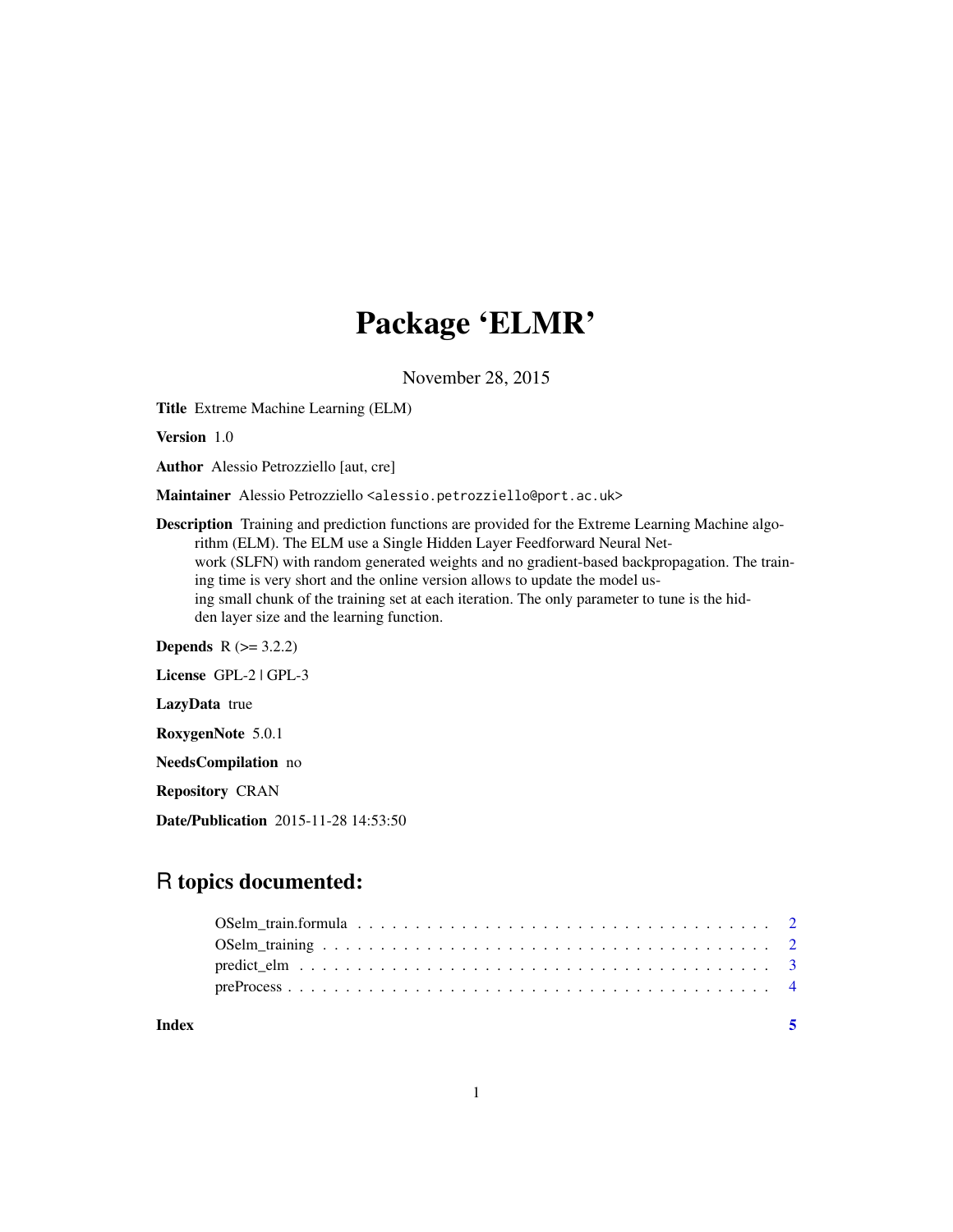<span id="page-1-0"></span>OSelm\_train.formula *Trains an extreme learning machine with random weights*

#### Description

Trains an extreme learning machine with random weights

#### Usage

OSelm\_train.formula(formula, data, Elm\_type, nHiddenNeurons, ActivationFunction, N0, Block)

#### Arguments

| formula            | a symbolic description of the model to be fitted.                                                                                                    |  |  |  |
|--------------------|------------------------------------------------------------------------------------------------------------------------------------------------------|--|--|--|
| data               | training data frame containing the variables specified in formula.                                                                                   |  |  |  |
| $Elm_{xype}$       | select if the ELM must perform a "regression" or "classification"                                                                                    |  |  |  |
|                    | nHiddenNeurons number of neurons in the hidden layer                                                                                                 |  |  |  |
| ActivationFunction |                                                                                                                                                      |  |  |  |
|                    | "rbf" for radial basis function with Gaussian kernels, "sig" for sigmoidal fucn-<br>tion, "sin" for sine function, "hardlim" for hard limit function |  |  |  |
| N0                 | size of the first block to be processed                                                                                                              |  |  |  |
| <b>Block</b>       | size of each chunk to be processed at each step                                                                                                      |  |  |  |

#### Value

returns all the parameters used in the function, the weight matrix, the labels for the classification, the number of classes found, the bias, the beta activation function and the accuracy on the trainingset

| OSelm_training | Trains an online sequential extreme learning machine with random |
|----------------|------------------------------------------------------------------|
|                | weights                                                          |

#### Description

Trains an online sequential extreme learning machine with random weights

#### Usage

OSelm\_training(p, y, Elm\_Type, nHiddenNeurons, ActivationFunction, N0, Block)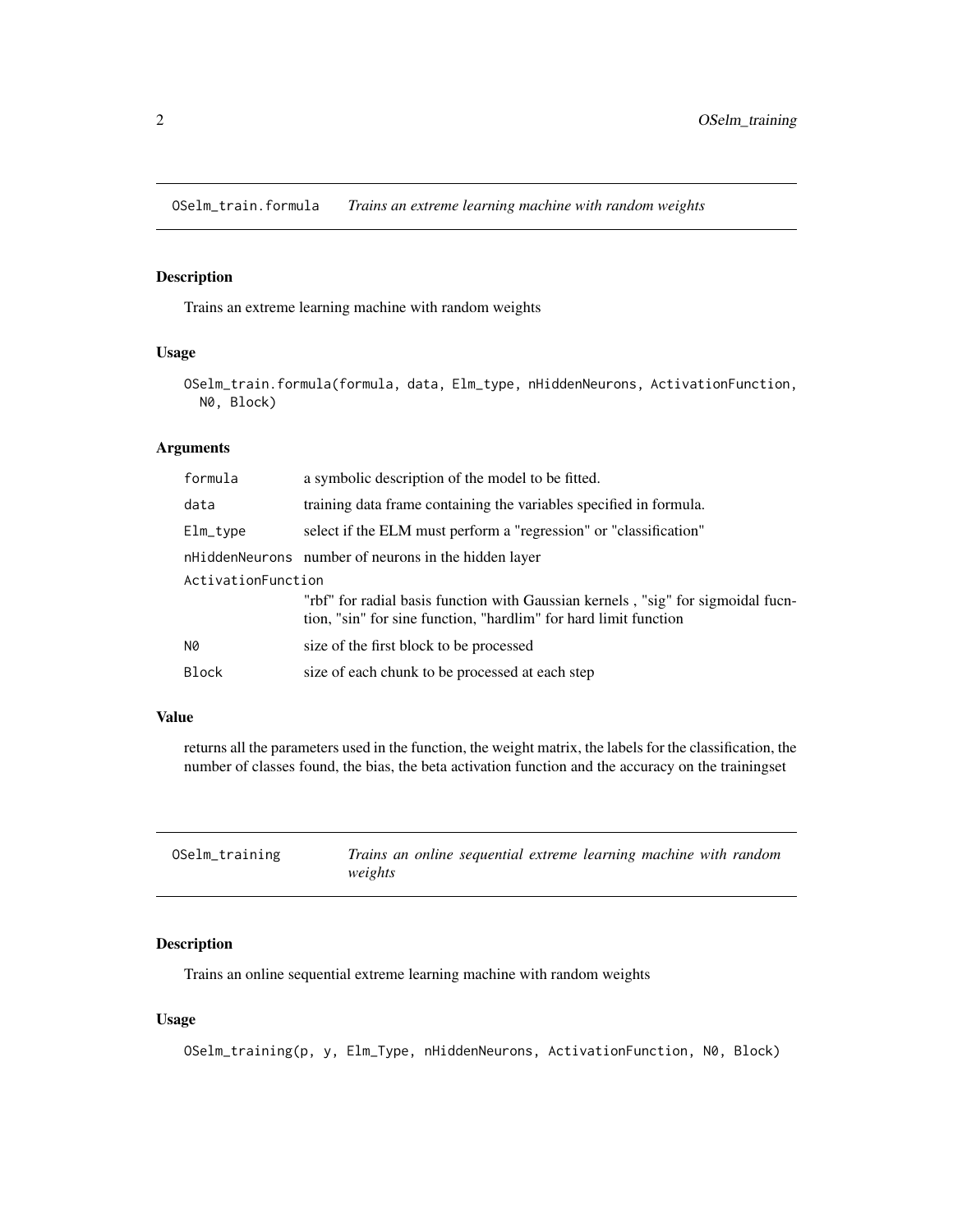#### <span id="page-2-0"></span>predict\_elm 3

#### Arguments

| p                  | dataset used to perform the training of the model                                                                                                    |  |  |  |
|--------------------|------------------------------------------------------------------------------------------------------------------------------------------------------|--|--|--|
| У                  | classes vector for classication or regressors for regression                                                                                         |  |  |  |
| Elm_Type           | select if the ELM must perform a "regression" or "classification"                                                                                    |  |  |  |
|                    | nHiddenNeurons number of neurons in the hidden layer                                                                                                 |  |  |  |
| ActivationFunction |                                                                                                                                                      |  |  |  |
|                    | "rbf" for radial basis function with Gaussian kernels, "sig" for sigmoidal fucn-<br>tion, "sin" for sine function, "hardlim" for hard limit function |  |  |  |
| N0                 | size of the first block to be processed                                                                                                              |  |  |  |
| Block              | size of each chunk to be processed at each step                                                                                                      |  |  |  |

#### Value

returns all the parameters used in the function, the weight matrix, the labels for the classification, the number of classes found, the bias, the beta activation function and the accuracy on the trainingset

#### References

[1] N.-Y. Liang, G.-B. Huang, P. Saratchandran, and N. Sundararajan, 'A Fast and Accurate On-line Sequential Learning Algorithm for Feedforward Networks' IEEE Transactions on Neural Networks, vol. 17, no. 6, pp. 1411-1423, 2006

#### Examples

```
x = runif(100, 0, 50)y = sqrt(x)train = data.frame(y, x)train = data.frame(preProcess(train))
OSelm_train.formula(y~x, train, "regression", 100, "hardlim", 10, 10)
```
predict\_elm *Prediction function for the ELM model generated with the elm\_training() function*

#### Description

Prediction function for the ELM model generated with the elm\_training() function

#### Usage

predict\_elm(model, test)

#### Arguments

| model | the output of the elm_training() function                                      |
|-------|--------------------------------------------------------------------------------|
| test  | dataset used to perform the testing of the model, the first column must be the |
|       | column to be fitted for the regression or the labels for the classification    |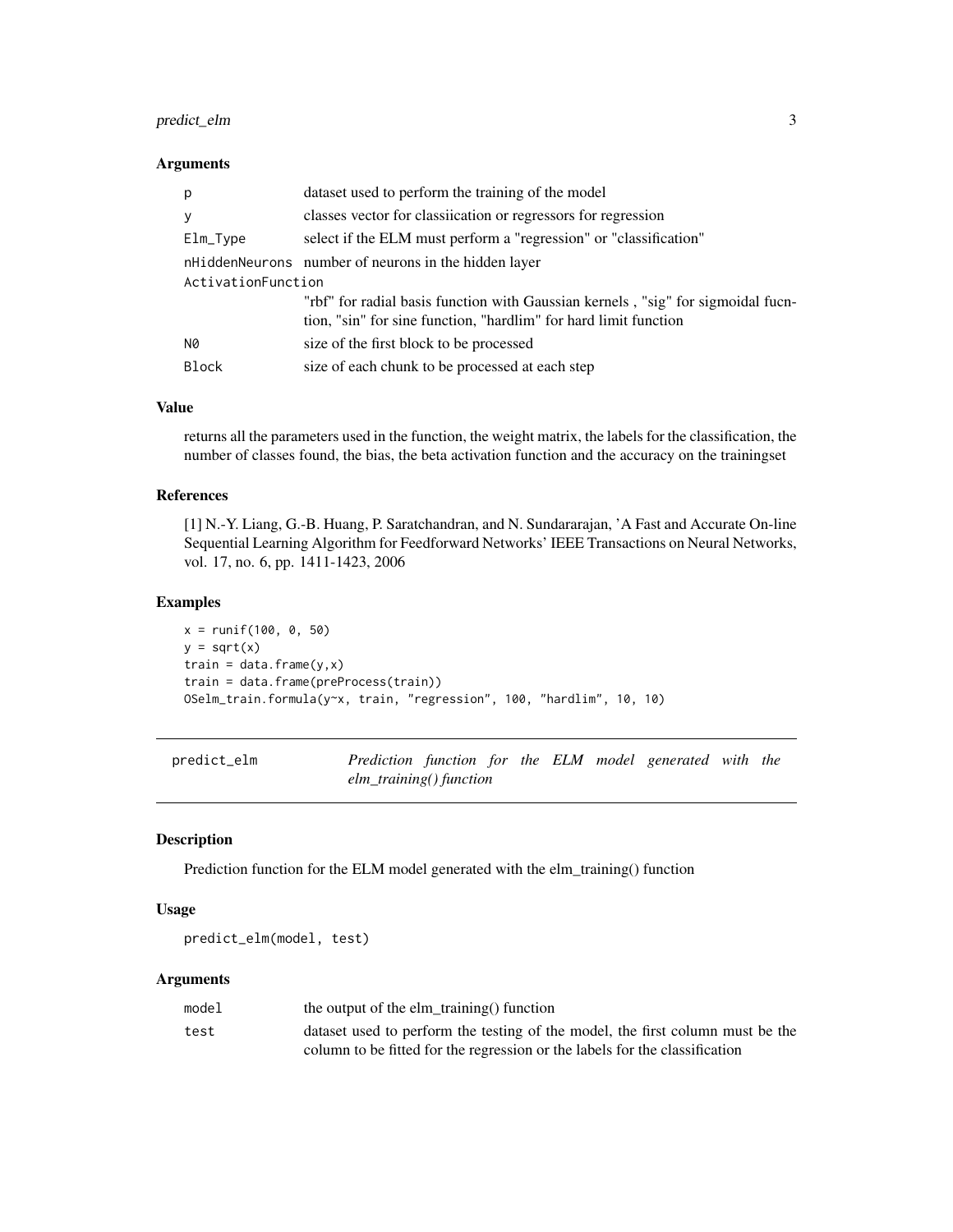#### <span id="page-3-0"></span>Value

returns the accuracy on the testset

#### References

[1] N.-Y. Liang, G.-B. Huang, P. Saratchandran, and N. Sundararajan, "A Fast and Accurate Online Sequential Learning Algorithm for Feedforward Networks" IEEE Transactions on Neural Networks, vol. 17, no. 6, pp. 1411-1423, 2006

#### Examples

```
x = runif(100, 0, 50)y = sqrt(x)train = data-frame(y, x)train = data.frame(preProcess(train))
model = OSelm_train.formula(y~x, train, "regression", 100, "hardlim", 10, 10)
#' x = runif(100, 0, 50)
y = sqrt(x)test = data-frame(y, x)test = data.frame(preProcess(train))
accuracy = predict_elm(model, test)
```

| preProcess | Pre processing function for the training and test data set. Each nu- |
|------------|----------------------------------------------------------------------|
|            | meric variable is standardized between -1 and 1 and each categorical |
|            | variable is coded with a dummy coding.                               |

#### Description

Pre processing function for the training and test data set. Each numeric variable is standardized between -1 and 1 and each categorical variable is coded with a dummy coding.

#### Usage

preProcess(data)

#### Arguments

data to be preprocesses

#### Value

return the pre processed dataset